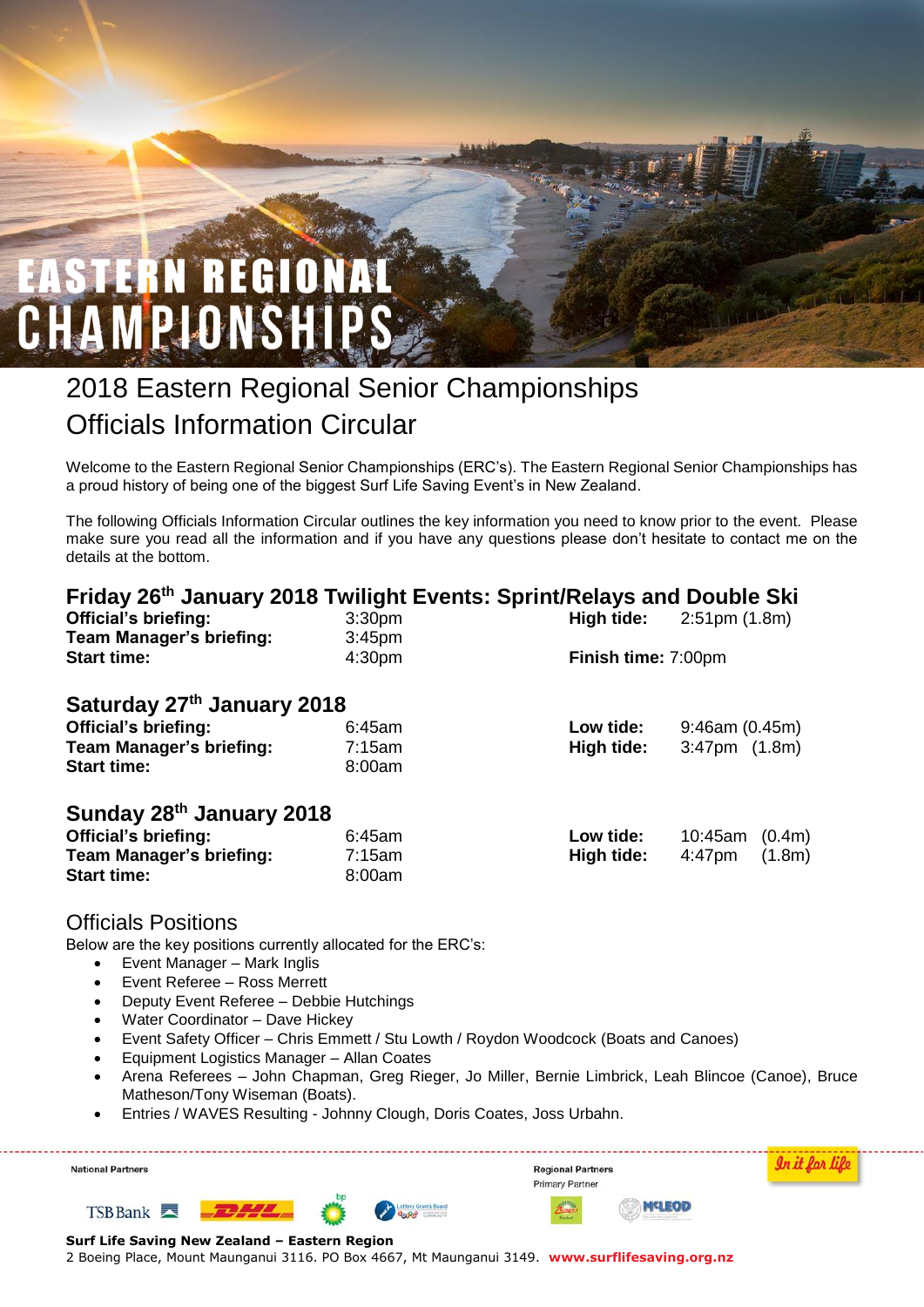

#### Friday Afternoon Twilight Session

This year we are running three events on Friday afternoon, starting at 4:30pm. We will be holding the Double Ski (Water Arena) and the Sprints and Beach Relays (Beach Arena). The Double Ski event is a difficult event to schedule, having to combine Male and Female athletes of both U19 and Open age groups, as they will be sharing equipment. It is also an event that can be extremely difficult to run off the Main beach. This will give the Event Management some flexibility, where they will be able to inform the athletes/clubs involved, in ample time, in the eventuality that we may run the event in the Boats and Canoes Arena if the conditions are not suitable to run this event off the main beach safely.

Once the Beach Sprints and Beach Relays are completed on Friday afternoon, we will be able to free up a large portion of the beach for Athlete gear storage and club tents. At previous ERC events we have been very limited with gear storage due to the Sprint Track taking up a large portion of the Mount Main Beach.

### Surf Officials Meeting

Friday – 3:30pm / Saturday & Sunday 6:45am

The Surf Officials meeting will commence at 3:30pm sharp on Friday 26<sup>th</sup>, and at 6:45am sharp on Saturday 27<sup>th</sup> January 2018. These meetings will be held at the Mt Maunganui Lifeguard Service building.

#### Marshalls / Recorders: Waves/RFID Familiarisation / iPad Operations

We would like to offer two familiarisation sessions for all Marshalls & Recorders who will be involved in the Waves/RFID/ iPad Operations. The first will be at 6pm on Friday evening at the Mount Maunganui Lifeguard Service, and the second will be at 7:15am on Saturday morning.

# Surf Officials / 21 Club dinner

Surf Life Saving Eastern Region and The 21 Club would like to invite all Surf Officials and Water Safety Crew to an ERC's Event Dinner. This dinner will be held at the Mt Maunganui Lifeguard Service building and will commence at 6:30pm, Saturday 27th January 2018.

#### Event Rules

The 2018 Eastern Regional Senior Championships will be conducted under the rules contained in the following documents:

- SLSNZ Constitution
- SLSNZ Regulations
- SLSNZ Surf Sport Competition Manual
- SLSNZ Equipment Specification Manual

Any additional requirements as communicated by Event Management

Copies of these documents are available from the SLSNZ website [www.surflifesaving.org.nz](http://www.surflifesaving.org.nz/)

# Competition Safety Vests/Uniform

Competitors must wear club togs and club competition caps (Registered by SLSNZ). The wearing of high visibility vests will be mandatory at this event. Supplying safety vests is a club responsibility and are to be in line with the SLSNZ guidelines for safety vests. Information can be found here...

Regarding Team uniforms, the Event Referee would like to clarify that:

- a) when competing in a team events, there must be uniformity in the vests team members are wearing,
- b) Arena referees have the right to ask competitors to replace their vests if they do not believe that they meet the high visibility requirement.

#### Programming

The final event programme will be circulated following the close of late entries.

# Competitor Equipment

As per 17-SC02 – Scrutineering Circular July 2017, voluntary scrutineering facilities will be available at the ERC event at the following times.: Friday 26<sup>th</sup> 1pm -4pm and Saturday 7am-8am / Sunday 7am – 8am. It is expected that SLSNZ will provide a update on scrutineering procedures to all clubs immediately preceding ERCs.

**National Partners** 







**Regional Partners** 



MELEOD

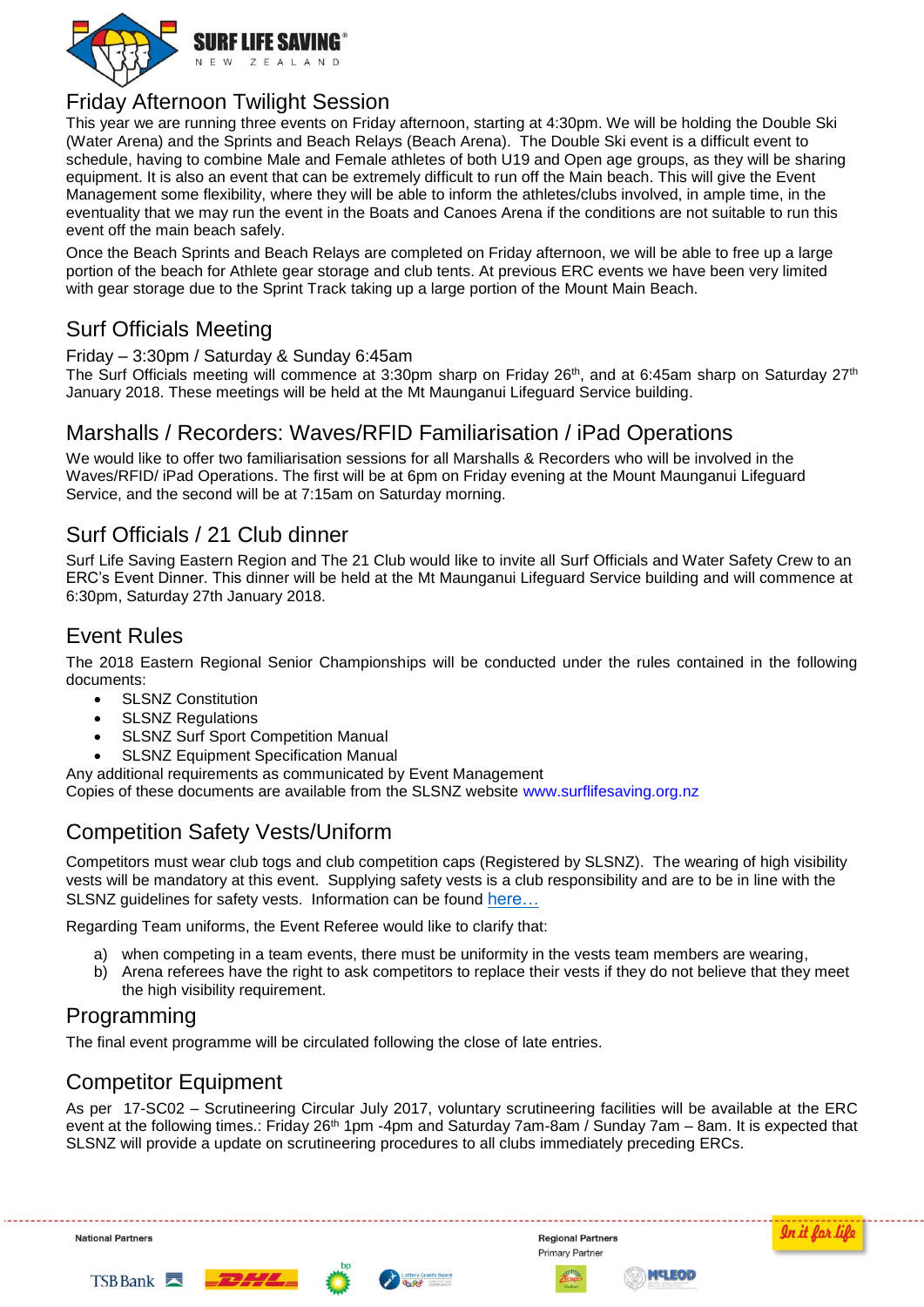## Presentations

At the conclusion of racing each day we will be presenting medals to all place getters in each event that was contested that day. At the conclusion of racing on Sunday we will be presenting all remaining prizes. You are encouraged to stay behind and recognize those who have achieved during these Championships. The Eastern Regional Senior Championships Top Club Trophy will be awarded to the club from the Eastern Region that has the most club points at the close of competition. If you would like to assist in presenting medals please let me know.

As always if you have any questions or queries please do not hesitate to contact me on any of the means below. SLSNZ look forward to seeing you all at the event.

Regards,

Mark Inglis Sport Manager – Eastern Region Surf Life Saving New Zealand

t 07 574 2061

- m 0274 571 021
- e [mark.inglis@surflifesaving.org.nz](mailto:mark.inglis@surflifesaving.org.nz)